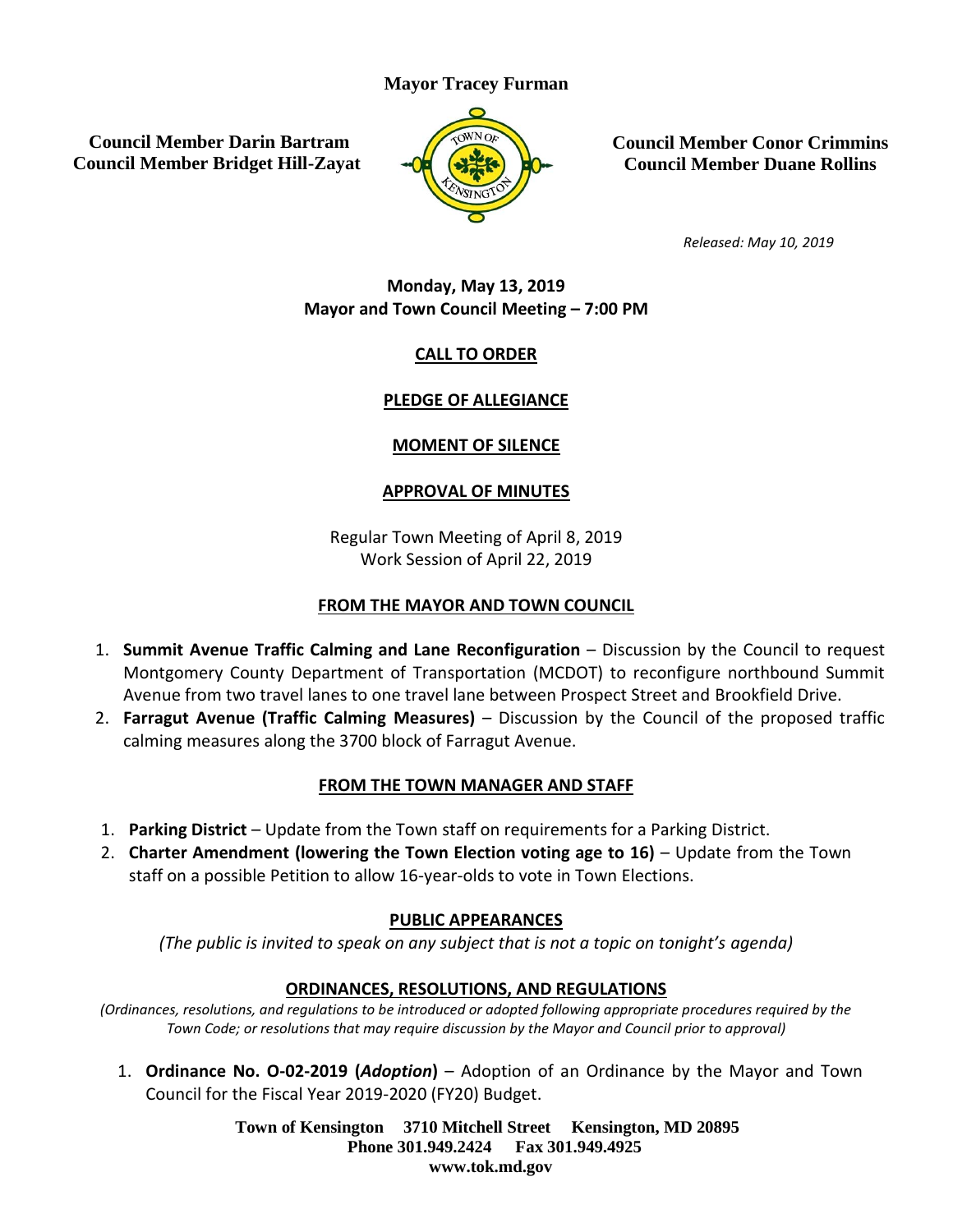- 2. **Ordinance No***. O-03-2019 (Introduction) –* Introduction of an Ordinance Amending Chapter VI, Article I, "Signs and Solicitors", Sections 6-101, "Signs"; 6-102, "Town Sign Permit Required"; 6- 103, "Signs in the Public Right of Way"; 6-104, "Signs on Private Property – CRT, CRN and Industrial Zones" and 6-106, "Enforcement and Penalties" to identify the types of signs that are authorized and are required to be permitted, expand the prohibition on pole signs, to regulate limited duration signs on private property, to clarify that all illuminated signs are regulated in the same manner and to make conforming changes.
- 3. **Resolution No. R-09-2019** A Resolution of the Mayor and Town Council of Kensington to adopt the Montgomery County Hazard Mitigation Plan (2018).

### **ADJOURN**

*(The Mayor and Council may move to close the meeting and may move to reopen the meeting)* THE NEXT SCHEDULED MEETING(S) OF THE MAYOR AND TOWN COUNCIL WILL BE HELD: *Monday, June 10, 2019*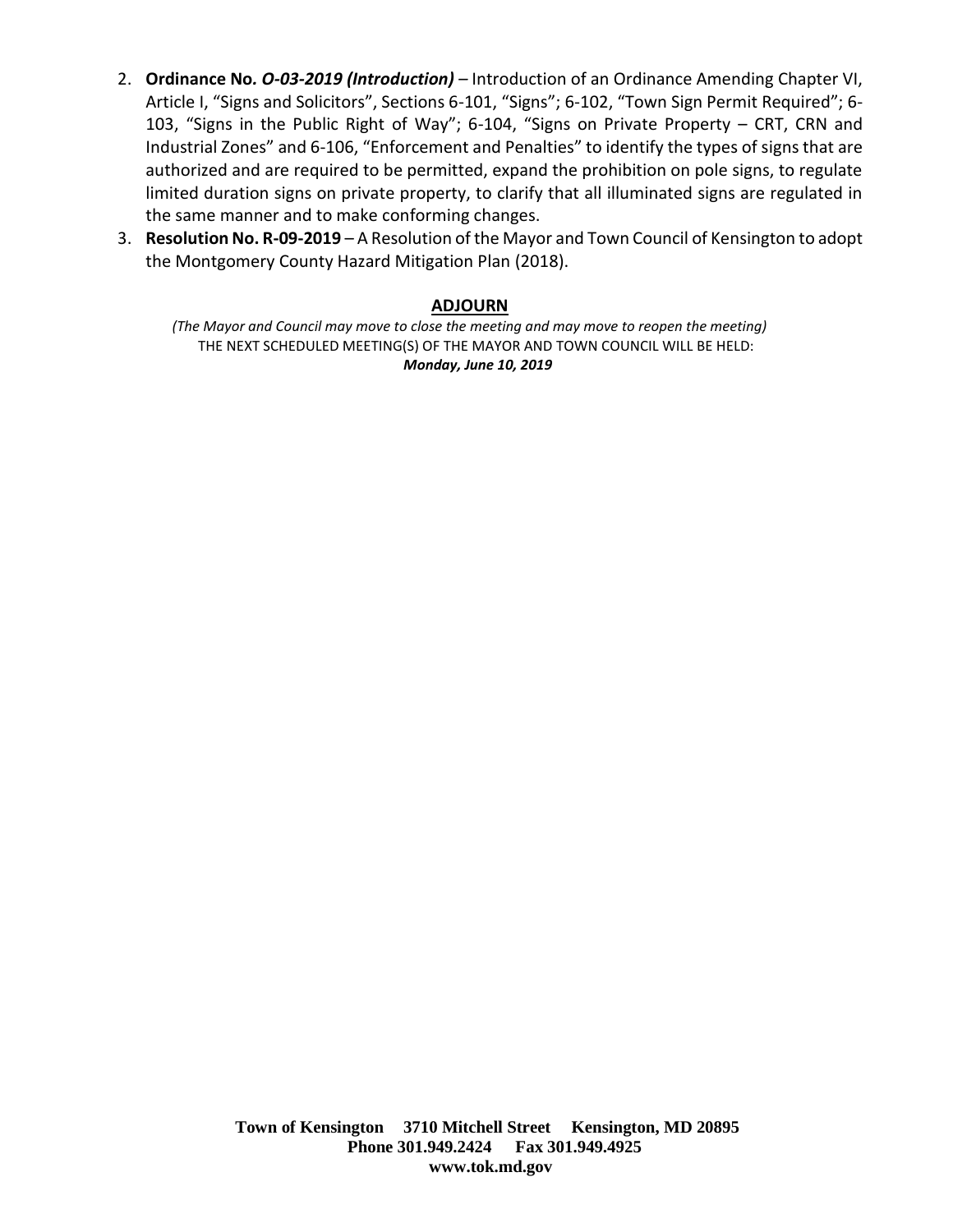#### **ORDINANCE No. O-02-2019**

#### **AN ORDINANCE ADOPTING THE TOWN OPERATING AND CAPITAL BUDGET FOR FISCAL YEAR 2019-20 (FY20) AND LEVYING A TAX ON ALL ASSESSABLE PROPERTY WITHIN THE TOWN OF KENSINGTON, MARYLAND**

**WHEREAS,** the proposed budget for the Fiscal Year, beginning July 1, 2019 and ending June 30, 2020 must be submitted to the Town Council on or before the third Monday in April; and

**WHEREAS,** the proposed budget ordinance must be introduced at a meeting of the Mayor and Town Council to allow for timely notice as required by the Town Charter and establish a public hearing on said Budget Ordinance; and

**WHEREAS,** the Fiscal Year 2019-20 (FY20) Proposed Budget provides a complete financial plan, including anticipated revenues and proposed expenditures for the fiscal year.

**NOW, THEREFORE, BE IT ORDAINED** by the Mayor and Council of the Town of Kensington, in public meeting assembled, that the budget for the Town of Kensington for the Fiscal Year beginning July 1, 2019 and ending June 30, 2020 is hereby introduced and to be adopted as follows:

| FY 2019-2020                            |             |             |
|-----------------------------------------|-------------|-------------|
| <b>ANTICIPATED REVENUE</b>              |             |             |
| Local Taxes                             | \$1,290,154 |             |
| <b>Shared Revenues</b>                  | \$618,595   |             |
| Licenses & Permits                      | \$48,278    |             |
| Intergovernmental Revenue               | \$263,485   |             |
| <b>Fines and Forfeitures</b>            | \$19,327    |             |
| Miscellaneous Revenue                   | \$81,900    |             |
| Grants - County & State                 |             |             |
| <b>TOTAL ANTICIPATED REVENUE</b>        |             | \$2,321,739 |
| Re-appropriation                        |             | \$765,666   |
| TOTAL ANTICIPATED FUNDS AVAILABLE       |             | \$3,087,405 |
|                                         |             |             |
| <b>PROPOSED EXPENDITURES</b>            |             |             |
| <b>General Government</b>               | \$1,006,613 |             |
| <b>Public Works</b>                     | \$863,537   |             |
| Public Safety, Parks & Non-Departmental | \$356,596   |             |
| <b>OPERATING BUDGET TOTAL</b>           |             | \$2,226,746 |
|                                         |             |             |
| Capital Improvements Budget             |             | \$860,659   |
|                                         |             |             |
| TOTAL COMBINED PROPOSED EXPENDITURES    |             | \$3,087,405 |

**AND BE IT FURTHER ORDAINED** that all of the sums set forth herein under the heading "EXPENDITURES" be and hereby are appropriated;

**AND BE IT FURTHER ORDAINED** that there is hereby levied on all of the assessable real property within the Town a tax at the rate of: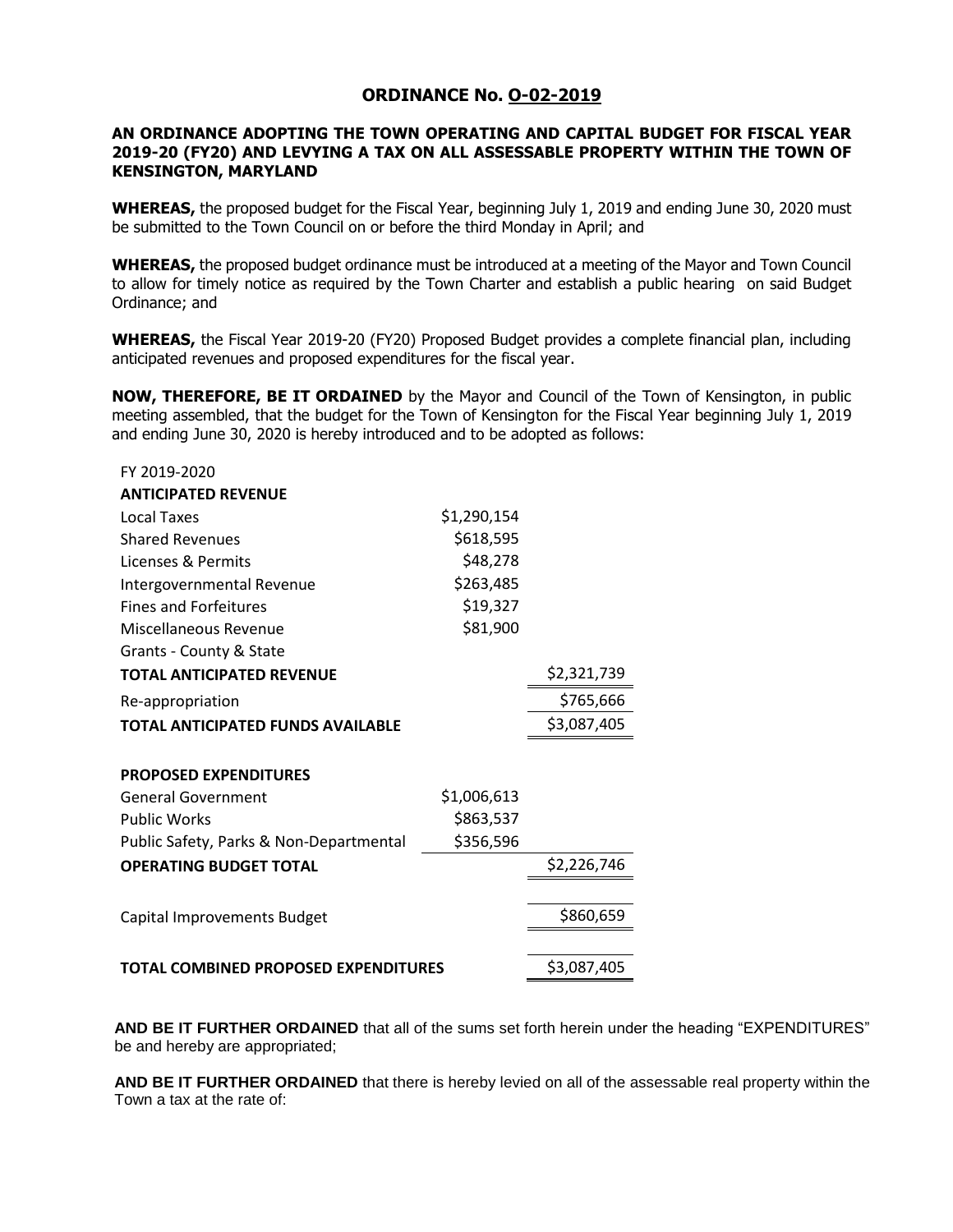*Real Property:* **\$0.1312 on each One Hundred Dollars (\$100)** of assessed value of said property.

**AND BE IT FURTHER ORDAINED** and there is hereby levied a tax on all personal property subject to taxation by the Town, at the rate of:

*Personal Property:* **\$0.80 on each One Hundred Dollars (\$100**) of assessed value on the following personal property subclasses as authorized in § 8-101 of the Tax-Property Article, Annotated Code of Maryland: stock in business, distilled spirits, and all other personal property directed by said article to be assessed, with the exception that there is hereby levied a tax of **\$5.00 on each One Hundred Dollars (\$100)** of assessed value on the following personal property subclasses as set forth in § 8-101 of the Tax-Property Article, Annotated Code of Maryland:

1. operating personal property of a railroad;

2. operating personal property of a public utility that is machinery or equipment used to generate electricity or steam for sale;

3. all other operating personal property of a public utility; and

4. machinery and equipment, other than operating personal property of a public utility, that is used to generate electricity or steam for sale or hot or chilled water for sale that is used to heat or cool a building.

**AND BE IT FURTHER ORDAINED** that the Council hereby adopts the imposition of a full year, one-half year, three-quarter year and one-quarter year tax levies authorized pursuant to §§ 10-102, 10-103, 10-104 and 10- 105, Tax Property Article, Annotated Code of Maryland, as amended, and authorizes and empowers Montgomery County, Maryland, to collect and remit the same to the Town of Kensington, consistent with the imposition and collection of such levies on real property by Montgomery County.

**AND BE IT FURTHER ORDAINED** that the Town Council may from time to time transfer funds by Resolution within the Operating and Capital Improvements Budget categories.

**ADOPTED** by the Town Council this 13th day of May 2019.

Tracey C. Furman, Mayor and President of the Council

\_\_\_\_\_\_\_\_\_\_\_\_\_\_\_\_\_\_\_\_\_\_\_\_\_\_\_\_\_\_\_\_

**THIS IS TO CERTIFY** that the foregoing Ordinance was adopted by the Town Council in public meeting assembled on the 13th day of May 2019.

Susan Engels, Clerk Treasurer

\_\_\_\_\_\_\_\_\_\_\_\_\_\_\_\_\_\_\_\_\_\_\_\_\_\_\_\_\_\_\_\_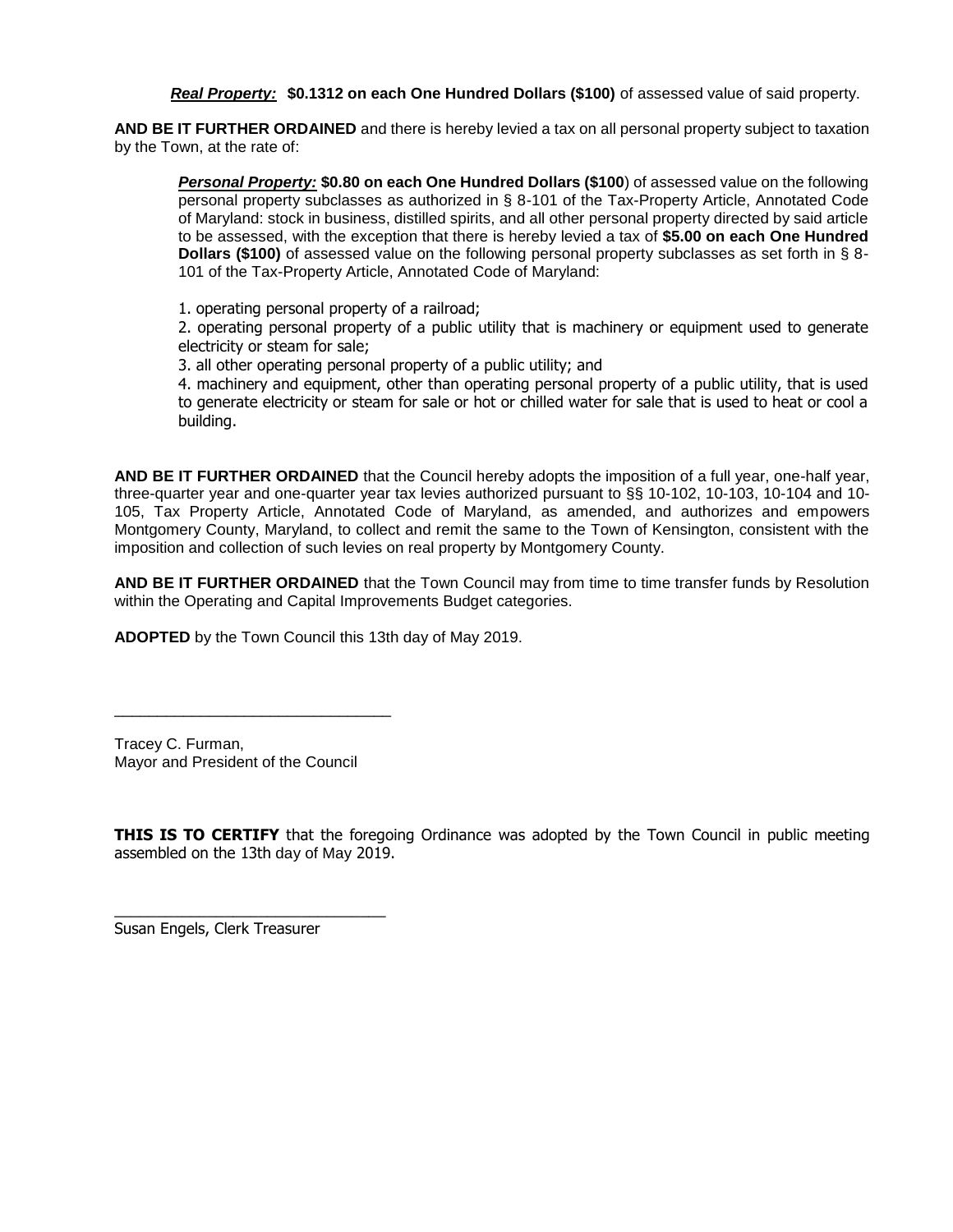### **ORDINANCE OF THE MAYOR AND COUNCIL OF THE TOWN OF KENSINGTON AMENDING CHAPTER VI, ARTICLE I, "SIGNS AND SOLICITORS", SECTIONS 6-101, "SIGNS"; 6-102 "TOWN SIGN PERMIT REQUIRED"; 6-103, "SIGNS IN THE PUBLIC RIGHT OF WAY"; 6-104 "SIGNS ON PRIVATE PROPERTY – CRT, CRN AND INDUSTRIAL ZONES" AND 6-106, "ENFORCEMENT AND PENALTIES" TO IDENTIFYTHE TYPES OF SIGNS THAT ARE AUTHORIZED AND ARE REQUIRED TO BE PERMITTED, EXPAND THE PROHIBITION ON POLE SIGNS, TO REGULATE LIMITED DURATION SIGN ON PRIVATE PROPERTY, TO CLARIFY THAT ALL ILLUMINATED SIGNS ARE REGULATED IN THE SAME MANNER AND TO MAKE CONFORMING CHANGES.**

**WHEREAS**, pursuant to §5-201 *et seq.* of the Local Government Article, Annotated Code of Maryland, the Town of Kensington (hereinafter, the "Town") has the power to pass such ordinances as it deems necessary to protect the health, safety and welfare of the citizens of the municipality and to prevent and remove nuisances; and

**WHEREAS**, pursuant to the Land Use Article, Annotated Code of Maryland the Town is authorized to adopt additional or stricter commercial sign regulations than are otherwise imposed by the State, the Maryland National Capital Park and Planning Commission, or Montgomery County; and

**WHEREAS**, the Mayor and Council have determined that it is in the public interest and will promote the preservation, improvement and redevelopment of the Town's commercial areas to adopt certain sign regulations; and

**WHEREAS**, the Mayor and Council have determined that clarification with respect to Aframe and sandwich sign requirements, permitting requirements, and signs in the right of way, a reduction in the landscape requirement and a revision of the length of time that a limited duration sign may be posted in the right of way are appropriate and in the public interest.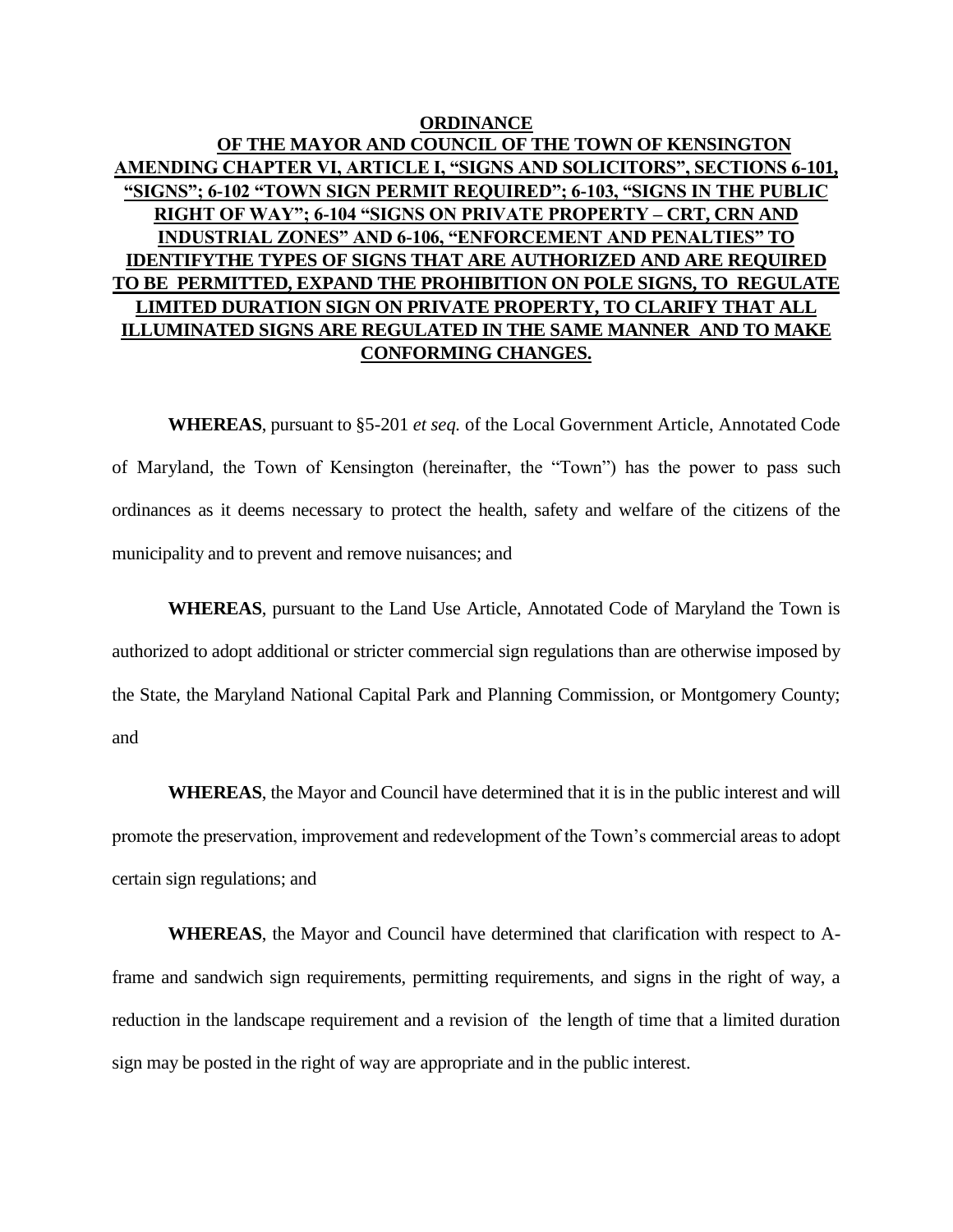### **Section 1**. **NOW THEREFORE, BE IT ORDAINED AND ENACTED**, by the Mayor

and Council of the Town of Kensington, Maryland that Chapter 6, "Signs" Article 1 "Signs and Solicitors", Section 6-101 "Signs" of the Code of the Town of Kensington be, and is hereby, repealed and re-enacted with amendments to read as follows:

Section 6-101. Signs

(a) The Town shall have the power to enforce, and incorporates by reference herein as if fully set forth, the provisions of Chapter 59, Article 59-6, Division 6.7 of the Montgomery County Code, as amended, entitled "Signs", except as otherwise provided herein. This Article is an exception to the general exemption from County law contained in Section 1- 202 of this Code.

(b) The purpose of Sections 6-101 through 6-106 of this Article is to regulate the location, size, placement and certain features of signs placed in the public right of way, and in commercial and industrial zoned properties. These regulations do not apply to signs in a residential zone, unless specifically stated. These regulations are intended to protect the public health, safety, comfort and welfare, to enable the public to locate goods, services and facilities without difficulty, danger or confusion, to prevent hazards to life and property, and to preserve and strengthen the character of the town and to protect property values.

(c) The following sections contain additional requirements that supplement portions of Chapter 59, Article 59-6, Division 6.7, of the Montgomery County Code and, in cases of conflict, shall supersede and take precedence over Chapter 59, Article 59-6, Division 6.7, of the Montgomery County Code.

(D) ONLY SIGNS DEFINED AS PERMANENT OR LIMITED DURATION SIGNS ARE AUTHORIZED. TEMPORARY SIGNS ARE PROHIBITED. PERMANENT SIGNS ARE DEFINED AS A SIGN, REQUIRING A PERMIT FROM MONTGOMERY COUNTY, THAT IS CONSTRUCTED IN A MANNER AND OF MATERIALS THAT WILL WITHSTAND LONG-TERM DISPLAY AND IS INTENDED TO BE DISPLAYED FOR AN INDEFINITE PERIOD OF TIME. A LIMITED DURATION SIGN IS DEFINED AS A NON-PERMANENT SIGN THAT IS:

(1) DISPLAYED ON PRIVATE PROPERTY FOR MORE THAN 30 DAYS, BUT NOT INTENDED TO BE DISPLAYED FOR AN INDEFINITE PERIOD; OR

(2) WITHIN THE PUBLIC RIGHT-OF-WAY.

### **Section 2**. **BE IT FURTHER ORDAINED AND ENACTED** by the Mayor and Council of

the Town of Kensington that, Chapter 6, "Signs and Commercial Regulations" Article 1 "Signs and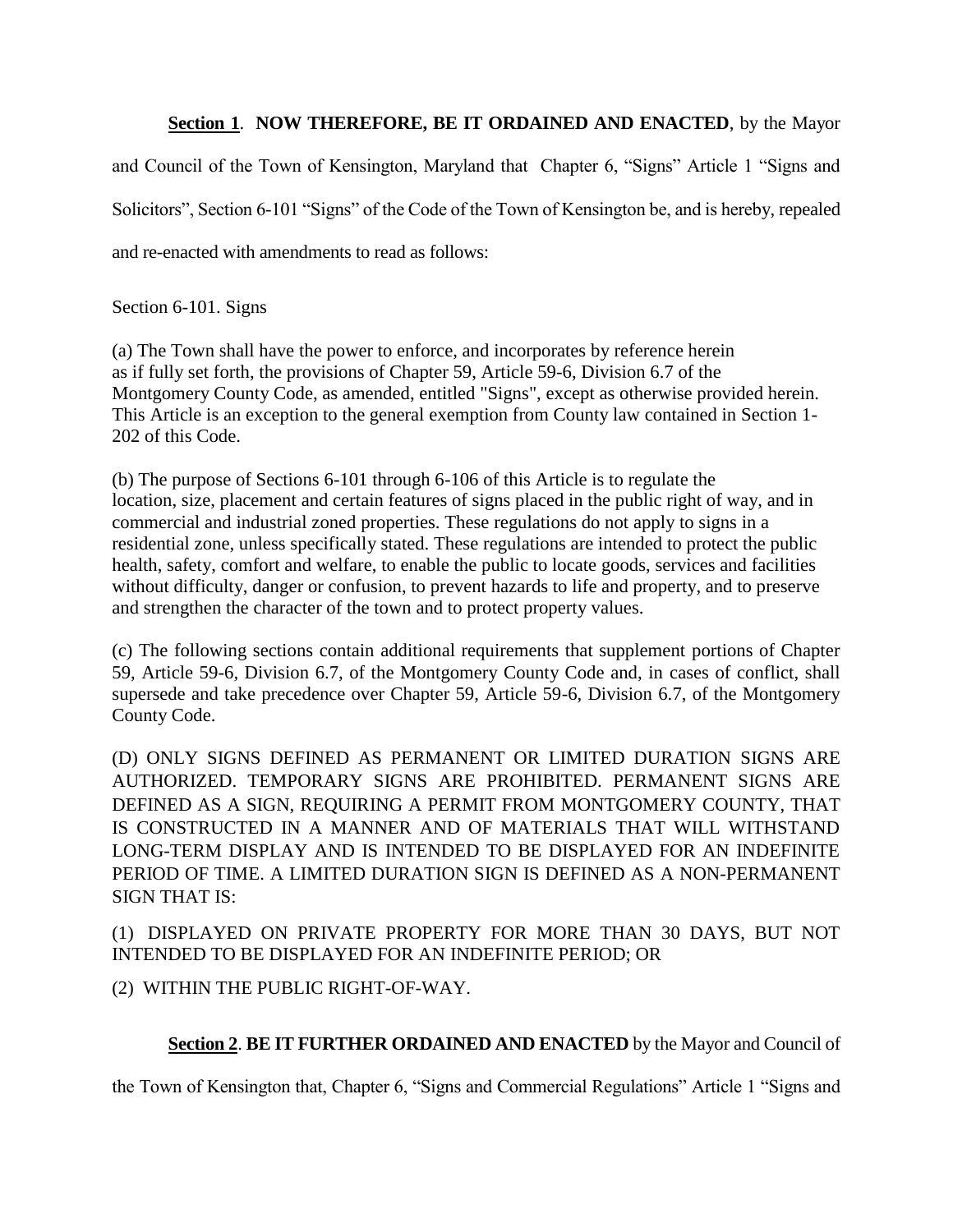Solicitors", Section 6-102 "Town Sign Permit Required" of the Code of the Town of Kensington be,

and is hereby, repealed and re-enacted with amendments to read as follows:

Section 6-102. Town Sign Permit Required – CRT, CRN and Industrial Zones

### (a) THE PERMITTING REQUIREMENTS OF THIS CHAPTER DO NOT EXEMPT ANY APPLICANT FROM OBTAINING PROPER PERMITS FROM MONTGOMERY COUNTY AS REQUIRED BY COUNTY LAW.

(b) It shall be unlawful to erect, construct, POST, MOUNT, locate, place or alter any permanent sign or part thereof, AND ANY LIMITED DURATION SIGN OR PART THEREOF [  $\theta$  any A frame type sign or sandwich type sign], without first obtaining a sign permit from the Town. A permit application, together with a copy of plans and specifications for the work and any required fee, shall be filed with the Town Manager or designee, who shall issue a permit in accordance with the provisions of the Town code. THE PERMIT SHALL INCLUDE DATE OF ISSUANCE. By application for a sign permit, the applicant and owner give consent to the Town Manager or designee to enter onto the property to inspect any activity encompassed in the permit as often and at such times as deemed necessary during the course of the activity to ensure compliance with this chapter and other applicable law. Applicants must provide the Town with any information deemed necessary to process the permit.

### [(b) The permitting requirements of this Chapter do not exempt any applicant from obtaining proper permits from Montgomery County as required by County law.]

(c) Permit fees shall be set by resolution of the Council.

(d) The date of erection of any limited duration sign must be written in indelible ink on the lower right corner of the sign.

### **Section 3**. **BE IT FURTHER ORDAINED AND ENACTED** by the Mayor and Council of

the Town of Kensington that, Chapter 6, "Signs and Commercial Regulations" Article 1 "Signs and

Solicitors", Section 6-103 "Signs in the Public Right-of-Way" of the Code of the Town of Kensington

be, and is hereby, repealed and re-enacted with amendments to read as follows:

Section 6-103. Signs in the Public Right-of-Way.

(a) Except as otherwise provided herein, it shall be unlawful to display or post any sign in a public right of way under the Town's jurisdiction.

(b) It [shall be] IS unlawful to attach any otherwise lawful sign to utility poles, trees, fences or other signs in the public right of way.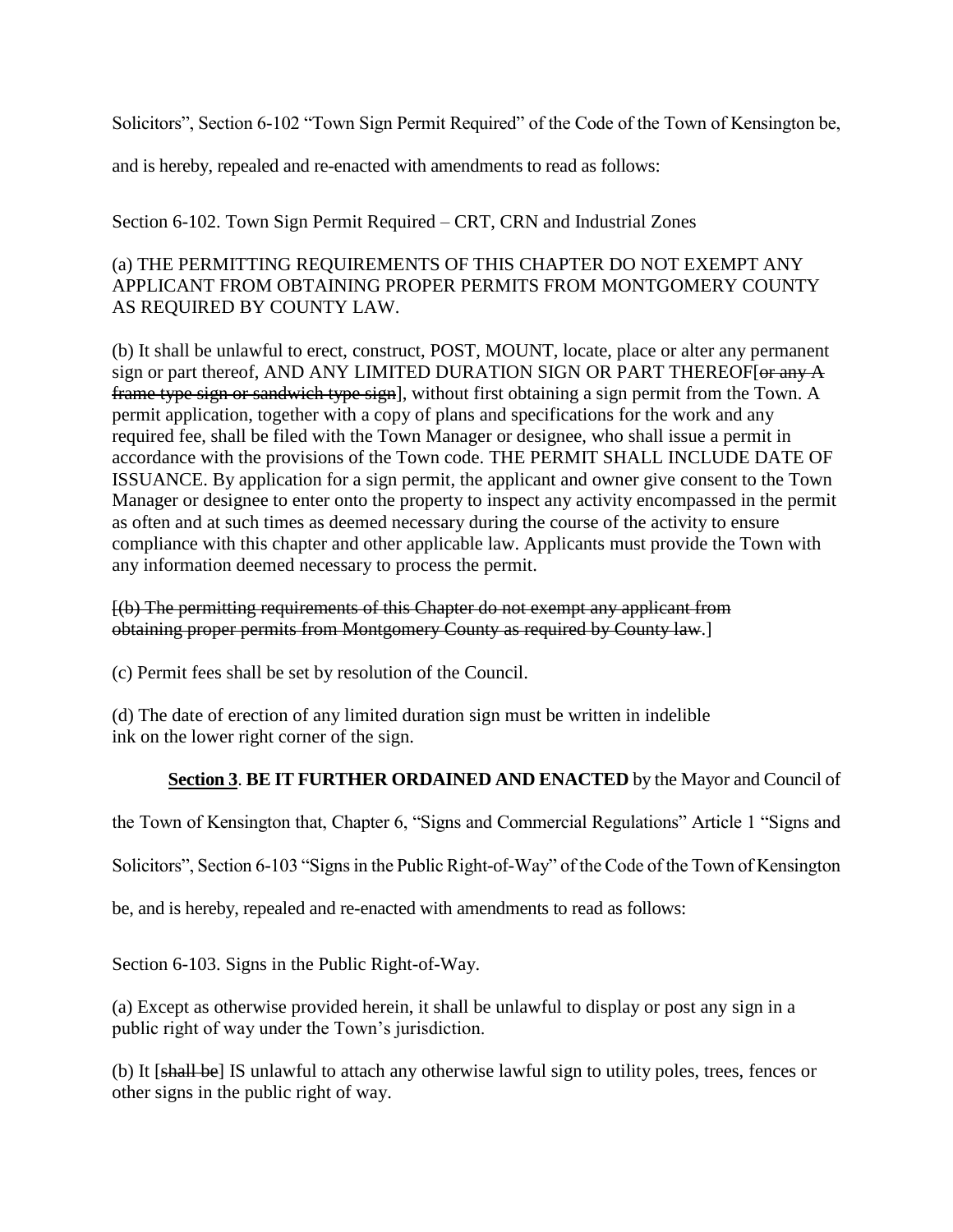(c) It shall be lawful to post or mount limited duration signs in the public right of way from 10:00 a.m. on Friday through 5:00 p.m. the following Sunday. NOTWITHSTANDING ANY OTHER PROVISION OF THIS SECTION, IT IS PROHIBITED AT ALL TIMES TO POST OR MOUNT ANY SIGN IN THE MEDIAN OF A PUBLIC RIGHT-OF-WAY. Signs authorized by this Section may not be installed or removed in a manner that will cause damage to the right of way. Authorized signs may not block or obstruct any permanent signage, [nor may they obstruct] OR pedestrian or vehicular traffic or sightlines.

(d) Any otherwise lawful sign required by law or regulation, and signs used by a government agency or utility company erected by, or on the order of, a public officer or utility official in the performance of official duties, such as controlling traffic, identifying streets, warning of danger, or providing information, is exempt from this section.

(e) All signs posted in violation of this section shall be considered a nuisance and are removable without notice by a public or governmental official at any time thereafter, unless said signs have been authorized to remain by the town government.

**Section 4**. **BE IT FURTHER ORDAINED AND ENACTED** by the Mayor and Council of the Town of Kensington that, Chapter 6, "Signs and Commercial Regulations" Article 1 "Signs and Solicitors", Section 6-104 "Signs on Private Property" of the Code of the Town of Kensington be, and is hereby, repealed and re-enacted with amendments to read as follows:

Section 6-104. Signs on Private Property – CRT, CRN and Industrial Zones

(a) Comprehensive Signage Plan Required – Before a permit may be issued under this Article for properties within the CRT, CRN and Industrial Zones, for properties occupied by more than one (1) business/tenant, a signage plan must be filed demonstrating that each sign for which a permit is requested is consistent and harmonious in terms of location, design, color, shape, size, style, material, and mounting with all other such signs on the property. Signs for individual businesses/tenants in a multi-tenanted building shall be placed only on the pedestrian levels of the building. A signage plan for the entire property shall be submitted by the owner prior to the issuance of the first sign permit for the property and shall be updated to include all existing and proposed signs when any sign is installed, altered or replaced.

(b) Prohibited Signs - The following sign types are prohibited:

(1) Internally illuminated box signs with flat graphics and/or translucent face material are prohibited.

(2) Pole (freestanding) signs, except when  $\left[ \frac{1}{2} \right]$  located at retail shopping centers and grocery stores with greater than one hundred (100) parking places. Retail shopping centers and grocery stores will be allowed only one pole sign each; or

(b)] located in the Kensington Historic District, when the Historic Preservation Commission has made a determination that the sign is an integral part of the environmental setting or is important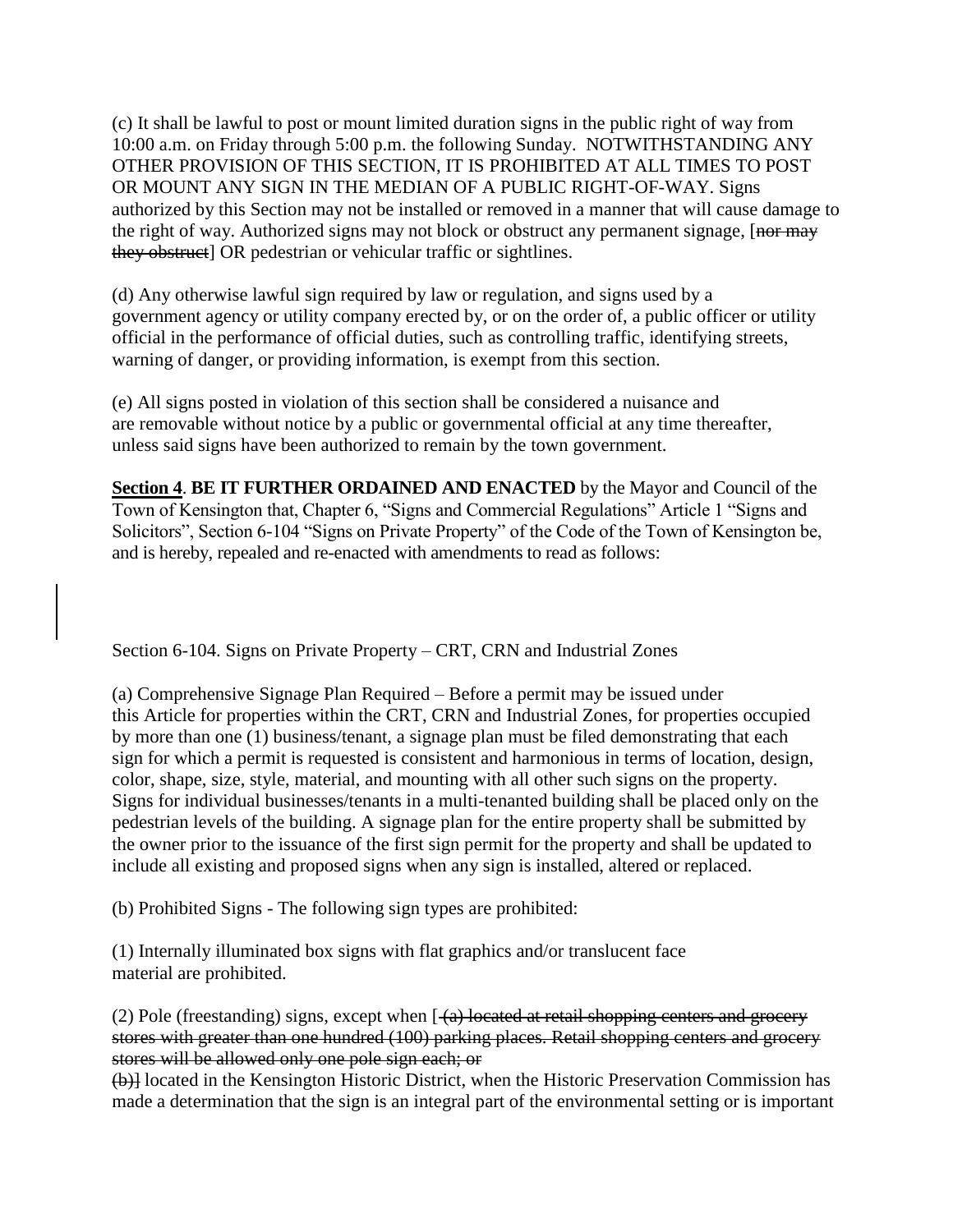to the historic character of the neighborhood. ANY POLE SIGN LAWFULLY EXISTING IMMEDIATELY PRIOR TO JULY 1, 2019, BUT WHICH DOES NOT CONFORM TO THE REQUIREMENTS AS NOW CONSTITUTED OR AS THEY MAY HEREAFTER BE AMENDED FROM TIME TO TIME, SHALL BE REMOVED OR MODIFIED TO COME INTO COMPLIANCE WITH THIS ARTICLE WITHIN FIVE (5) YEARS FROM JULY 1, 2019. THE TOWN MAY ELECT TO REQUIRE REMOVAL OF SIGNS ERECTED MORE THAN TWENTY YEARS PRIOR TO JULY 1, 2019 AT ANY TIME, UPON PAYMENT OF JUST COMPENSATION BASED ON THE DEPRECIATED VALUE OF THE SIGN.

(3) Internally illuminated signs (except as provided herein);

(4) Portable signs or flashing or scrolling signs.

(5) Illuminated signs in the R-60 Zone.

(6) [A-frame type signs or sandwich signs unless they meet the following conditions:

(a) Can only be utilized during the hours of operation, on the site where the business is located, and must be removed at the close of business each day;

(b) Cannot exceed six (6) square feet per side, regardless of how connected or viewed;

(c) Cannot be placed in the public right-of way and must provide a clear unobstructed path for use by pedestrians to and from the establishment and must meet the Americans with Disabilities Act Requirements; and

(d) Must be constructed and anchored in a manner to achieve wind grade certification. Examples of acceptable A-frame signs are attached as Figure 1.

(e) Must be permitted by the Town as a limited duration sign.]

VEHICLES WITH SIGNAGE, AND VEHICLES WHOSE MAIN PURPOSE IS TO ADVERTISE, THAT ARE PARKED OR LOCATED ON PRIVATE PROPERTY IN SUCH A WAY AS TO BE VISIBLE FROM BEYOND THE PROPERTY LIMITS AND TO SERVE AS AN ADVERTISMENT OF A BUSINESS LOCATED AT THE PROPERTY.

(c) Ground freestanding signs – Ground freestanding signs measuring less than six (6) feet in height and fifty (50) square feet in area, and including a landscaped area at the base of the sign measuring a minimum of one square foot for each square foot of sign area, are permitted. Only one ground freestanding sign shall be permitted per recorded lot. Once installed, landscaping must be properly maintained IN ACCORDANCE WITH APPROVED PLANS.

(d) Illumination (External) - Exterior sign illumination shall be discrete, uniform, and compatible with the architecture of the structure. The light source shall only illuminate the sign and shall not glare, reflect, or shine onto public ways, streets, park areas, or residential properties. Sign illumination must use an enclosed lamp design or indirect lighting from a shielded source in a manner that prevents glare from beyond the property line. The light source shall be shielded or controlled in a manner so that it does not generally shine above or beyond the sign. On properties abutting, contiguous or confronting, or within 150 feet of, a residential property or use, all signage illumination light sources (including neon) must be turned off when the business is not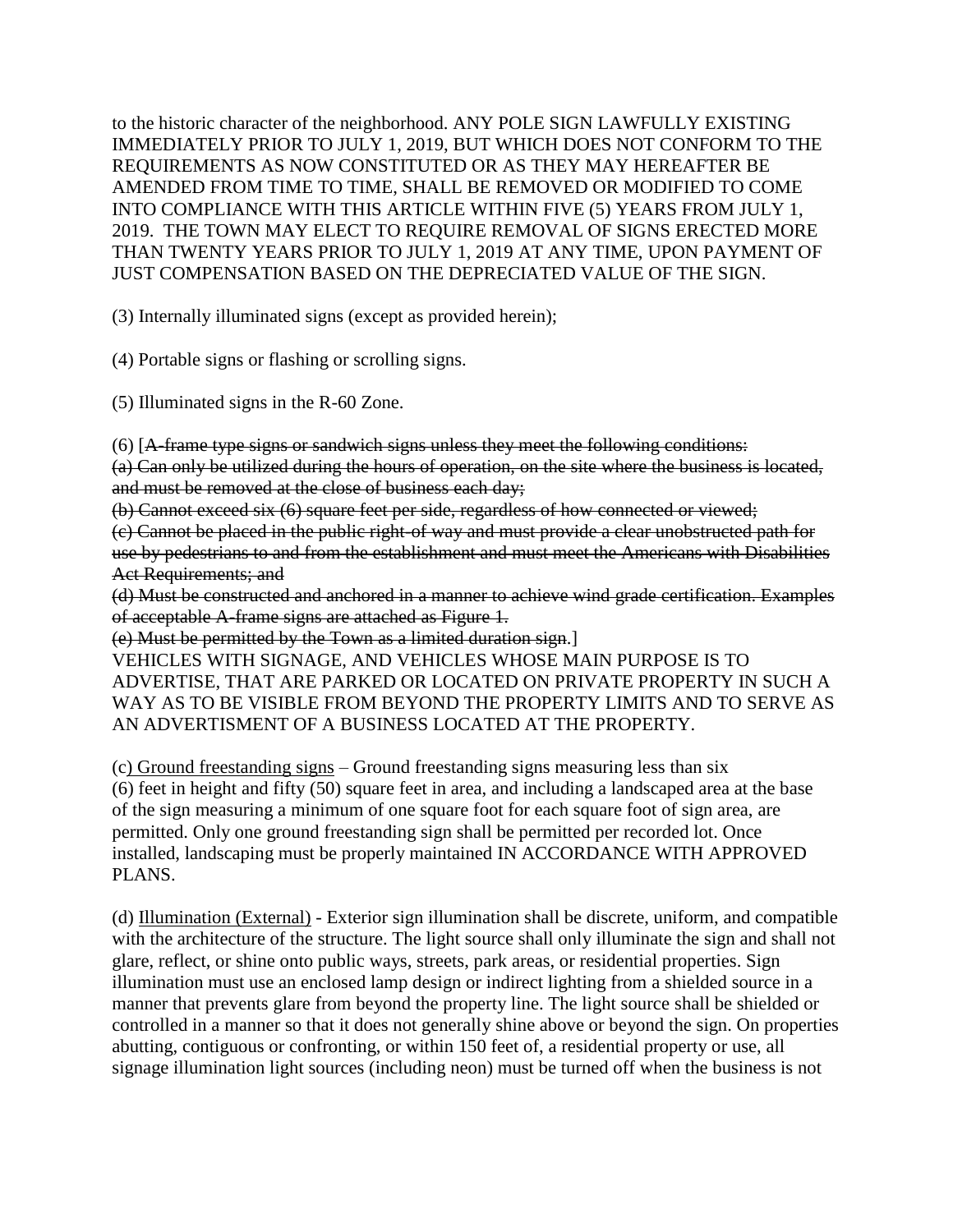open for public access or before 10:00 p.m. daily, whichever occurs first, EXCEPT FOR SIGNS THAT FACE CONNECTICUT AVENUE.

(e) Illumination (Internal) – Only internal, HALO, or backlit illumination signs composed of individually mounted channel letters, or in box signs with opaque face panels that utilize routed push-through or LED text or overlay translucent text material ARE PERMITTED. Individual letters shall be mounted directly to the building or on raceways or tracks attached to the building are permitted. INTERNAL SIGN ILLUMINATION SHALL BE DISCRETE, UNIFORM, AND COMPATIBLE WITH THE ARCHITECTURE OF THE STRUCTURE. THE LIGHT SOURCE SHALL ONLY ILLUMINATE THE SIGN AND SHALL NOT GLARE, REFLECT, OR SHINE ONTO PUBLIC WAYS, STREETS, PARK AREAS, OR RESIDENTIAL PROPERTIES. SIGN ILLUMINATION MUST USE AN ENCLOSED LAMP DESIGN OR INDIRECT LIGHTING FROM A SHIELDED SOURCE IN A MANNER THAT PREVENTS GLARE FROM BEYOND THE PROPERTY LINE. THE LIGHT SOURCE SHALL BE SHIELDED OR CONTROLLED IN A MANNER SO THAT IT DOES NOT GENERALLY SHINE ABOVE OR BEYOND THE SIGN. ON PROPERTIES ABUTTING, CONTIGUOUS OR CONFRONTING, OR WITHIN 150 FEET OF, A RESIDENTIAL PROPERTY OR USE, ALL SIGNAGE ILLUMINATION LIGHT SOURCES (INCLUDING NEON) MUST BE TURNED OFF WHEN THE BUSINESS IS NOT OPEN FOR PUBLIC ACCESS OR BEFORE 10:00 P.M. DAILY, WHICHEVER OCCURS FIRST, EXCEPT FOR SIGNS THAT FACE CONNECTICUT AVENUE.

(F) LIMITED DURATION SIGNS MAY BE PLACED ON PRIVATE PROPERTY FOR NOT MORE THAN NINETY (90) DAYS IN ANY CALENDAR YEAR. ONE SIGN IS ALLOWED PER PERMIT, WITH A MAXIMUM OF FOUR PERMITS AT ANY ONE TIME. MULTIPLE LIMITED DURATION SIGNS THAT ARE SIMILAR MAY NOT BE USED TO ENLARGE THIS TIME LIMITATION. MULTIPLE SIGNS THAT ARE SIMILAR MAY NOT RECEIVE A PERMIT FOR THE SAME LOCATION. THE MAXIMUM SIGN AREA OF EACH SIGN IS FIFTY (50) SQUARE FEET WITH A MAXIMUM TOTAL SIGN AREA OF ONE HUNDRED (100) SQUARE FEET.

(f) Allowable Signage Calculations – Signage calculations shall include exterior signage of all types including permitted neon signs. Symbols, letters and logos count towards total signage. Properties abutting or confronting residential property shall be limited to one (1) square foot of signage for each lineal foot of building frontage.

(g) Applicability – This section applies only to signs in the CRT, CRN and Industrial zones, except where specifically noted. All new commercial signage, repairs to existing signage, changes to sign text, tenancy changes, property ownership changes, business name changes, or use changes must comply with this Article. Whenever an existing sign is altered, it shall be modified to bring it into conformance with this chapter. Whenever any existing business/tenant/owner erects a new or additional sign, all signs on the premises pertaining to that business/tenant/owner shall be modified to bring them into conformance with this chapter. Any pole sign lawfully existing immediately prior to September 1, 2009 that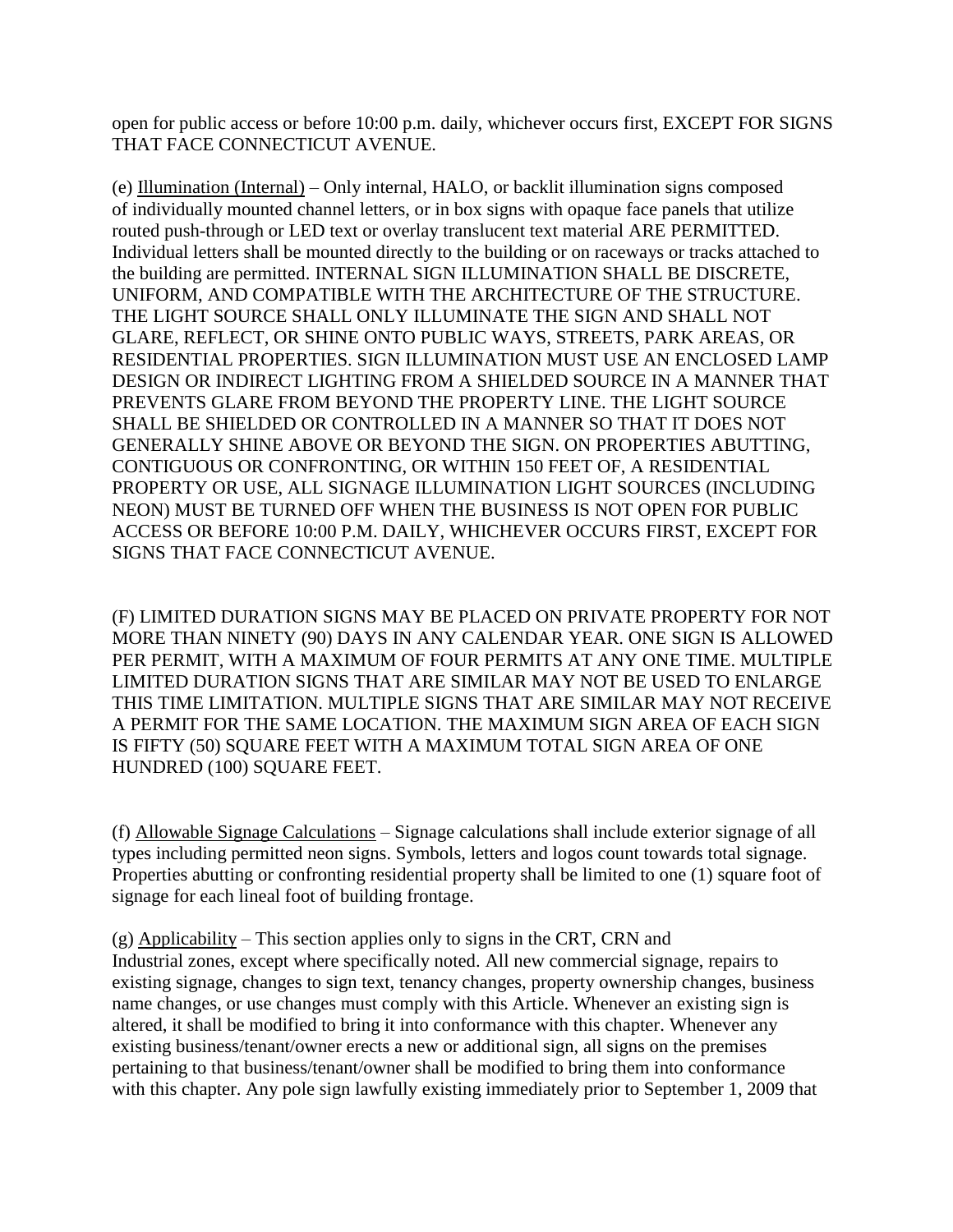did not conform to the requirements of this section on that date shall be removed or modified to come into compliance with this article. Signs installed by the Town of Kensington or signs at fire stations and public libraries and schools, any sign required by law or regulation by a governmental agency or utility company erected by, or on the order of, a public officer or utility official in the performance of official duties, such as signs controlling traffic, identifying streets, warning of danger, or providing information, are exempt from This section, but not from the application of Chapter 59, Article 59-6, Division 6.7 of the Montgomery County Code.

(h) Additional Restrictions for Signs within the Historic Commercial District (Howard Avenue, Armory Avenue, Fawcett Street, St. Paul Street, and Montgomery Avenue) - The following types of signs are not permitted in the historic commercial district unless a variance is granted by the Council:

(1) Internally illuminated signs.

(2) Neon signs or neon decorations.

(i) Interior Window Coverage - The maximum total area of interior window signs shall not exceed twenty percent (20%) of the glass area for each side of the building.

(j) Permitted pole signs – Permitted pole signs shall include a landscaped area at the base of the sign measuring a minimum of one square foot for each square foot of sign area. Once installed, landscaping must be properly maintained.

(k) Variance Procedure - If a signage permit application is denied by the Town, an applicant may seek a Variance from this section within 15 days of the date of denial. A variance may not be granted for the erection, installation or maintenance of a sign prohibited by Section 6-104(b) OR MONTGOMERY COUNTY CHAPTER 59- 6, DIVISION 6.7. THE TOWN MAY ESTABLISH A DETAILED VARIANCE APPLICATION, CHECKLIST AND CHARGE FEES FOR THE CONSIDERATION OF VARIANCES REQUESTS. A variance may be granted when the Council finds that:

(1) strict application of the Town regulations would result in peculiar and unusual practical difficulties to, or exceptional or undue hardship upon, the owner of the property or owner of such sign;

(2) the variance is the minimum reasonably necessary to overcome any exceptional conditions; and

(3) the variance can be granted without substantial impairment of the intent, purpose, and integrity of this Article. A variance decision must be based on consideration of:

(a) one or more of the following elements: size, shape, color, design elements, location or cost of the sign;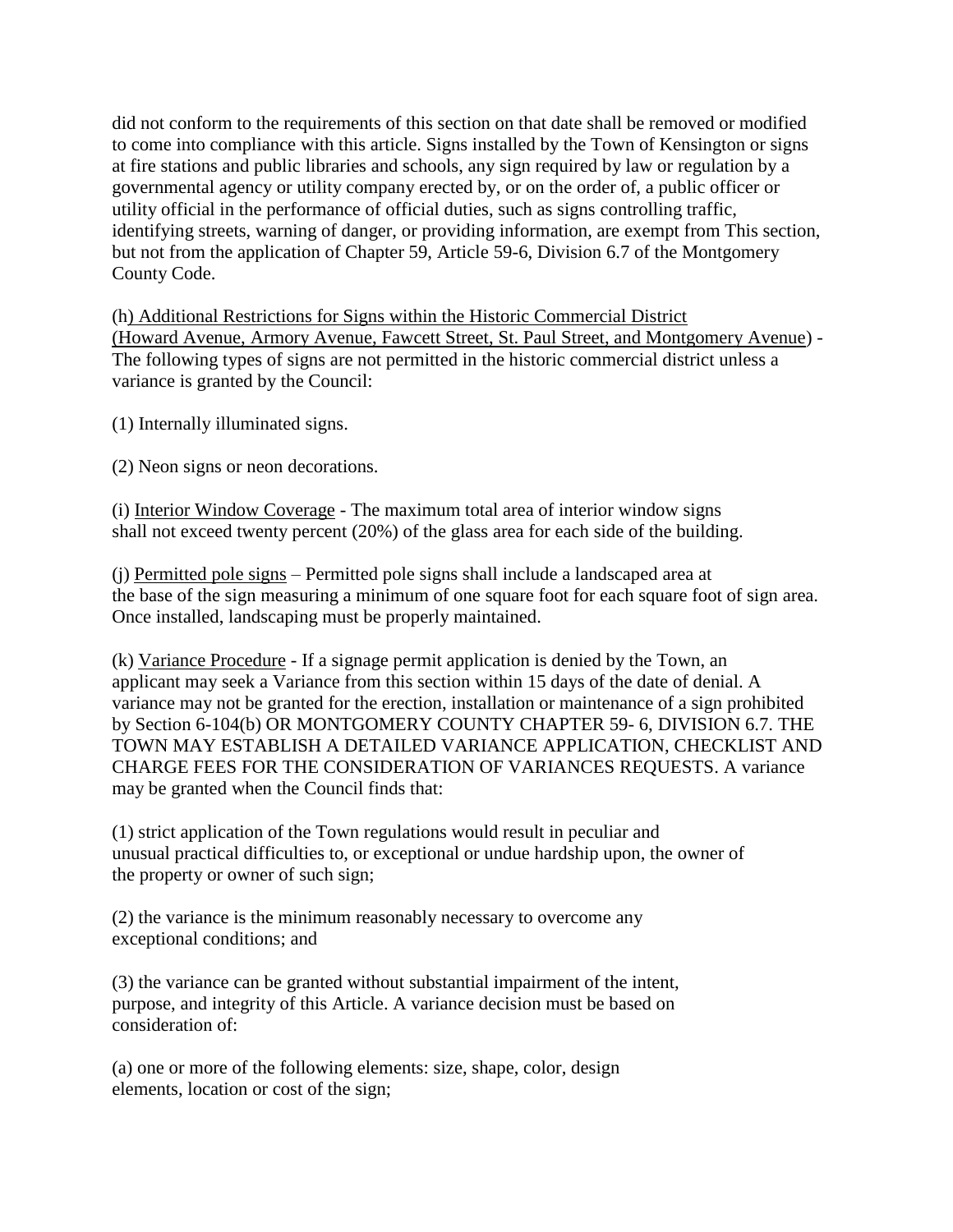(b) the compatibility of the proposed sign with the surrounding property, the proximity of other signs, and the characteristics of the area; and

(c) confirmation that the property and all other signs on the property are in conformance with the Article.

(d) recommendation of the HPC if located in the Historic District and if requested by the Council or offered by the HPC.

(4) Contiguous, confronting and abutting owners must receive notice of the variance application prior to consideration by the Council.

(l) Conditions and Revocation - The Council may impose conditions and terms on a sign variance, and may revoke any previously granted sign variance when it determines:

(1) the applicant supplied inaccurate information to the Council, or

(2) the terms of the variance set by the Council have not been met or have been violated. The [Council may establish a detailed variance application, checklist and charge fees for the consideration of variances requests This provision shall not permit the Council to grant a variance allowing any sign prohibited under Montgomery County Chapter 59- 6, Division 6.7.]

### **Section 5**. **BE IT FURTHER ORDAINED AND ENACTED** by the Mayor and Council of

the Town of Kensington that, Chapter 6, "Signs and Commercial Regulations" Article 1 "Signs and

Solicitors", Section 6-106 "Enforcement and penalties" of the Code of the Town of Kensington be,

and is hereby, repealed and re-enacted with amendments to read as follows:

Section 6-106. Enforcement and Penalties.

(a) A violation of Section 6-103 shall be a Class F municipal infraction punishable pursuant to Section 10-303 of this Code. Written notice of violation shall be mailed by certified mail to the property owner and tenant occupant (if applicable). Any costs incurred in the removal of prohibited signs by the Town or its designee shall be assessed to the owner of the sign and may be collected as an ordinary debt or in the manner of taxes and shall be a lien on any property belonging to the owner within the Town. For violation assessment and cost reimbursement purposes, the owner shall be considered the individual(s) benefiting from the sign to be determined by phone number, name or address indicated on the sign. In the event the tenant occupant has vacated, the property owner shall be the responsible party. (b) A violation of Section 6-102 and 6-104 shall be a Class E municipal infraction punishable pursuant to Section 10-303 of this Code.